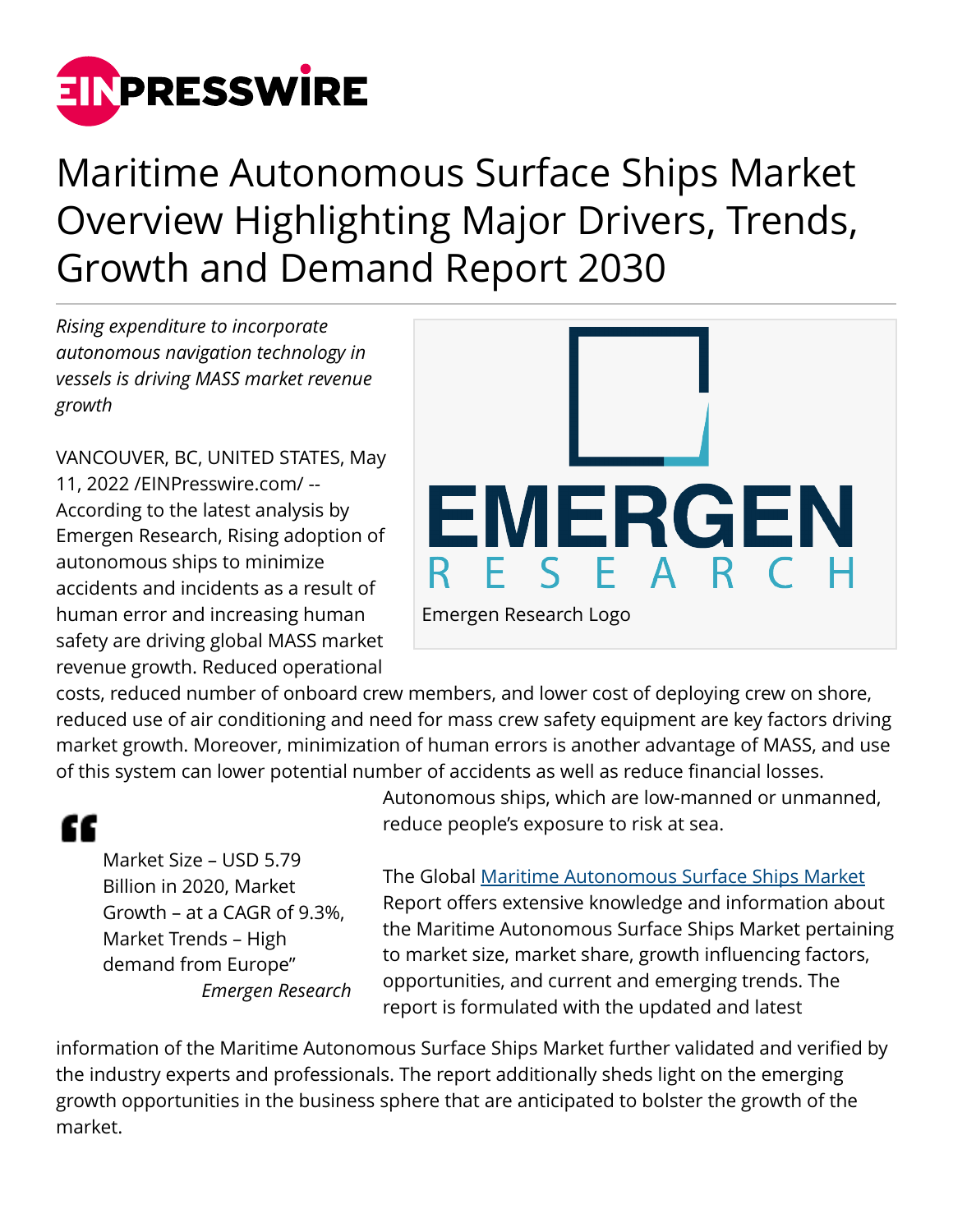The study offers comprehensive coverage of the qualitative and quantitative analysis of the Maritime Autonomous Surface Ships market along with crucial statistical data about the Maritime Autonomous Surface Ships market. The research study provides historical data and offers accurate forecast estimation until 2030. The report also profiles established and emerging players of the market, covering the business overview, product portfolio, strategic alliances, and business expansion strategies.

Major players in the market report include Rolls-Royce PLC, General Electric, Kongsberg Gruppen, Mitsui Group, NYK Line, Honeywell International Inc, Samsung Group, Korean Shipbuilding & Offshore Engineering (KSOE) Co. Ltd., Praxis Automation Technology B.V., and Det Norske Veritas Holding AS.

## ᵀᵂᵂᵂᵂᵂᵂᵂᵂᵂ ᵁᵂᵂᵂ ᵂᵂᵁ ᵁᵁᵂᵂᵂᵂ

In October 2020, Kongsberg Gruppen, which is an international supplier of high technology systems, signed a deal with China Merchants Group. This contract specified that Kongsberg would supply maneuvering and propulsion systems for construction of two RoPax, which are two roll-on and roll-off (ro-ro) vessels. These vessels are under construction for Finnlines Plc. This contract is worth USD 13.6 million. Kongsberg Gruppen would install systems on RoPax vessels.

Defense segment revenue is expected to register significantly rapid growth rate during the forecast period owing to increasing defense spending on security and surveillance. Autonomous ships are incorporated with tools and systems, such as radar, sensors, Automatic Identification System (AIS), and Global Positioning System (GPS). More advanced technologies and solutions are enabling ships to be increasingly more capable of sailing without human intervention. Additionally, autonomous ships have capacity to detect obstacles and can avoid collisions by rerouting.

## ᵁᵁᵂᵂᵁᵂᵂ ᵁ ᵁᵂᵂᵁᵂᵂᵂᵂ ᵂᵂ ᵂᵂᵁ ᵂᵁᵂᵂᵂᵂ @ [https://www.emergenresearch.com/request](https://www.emergenresearch.com/request-discount/900)[discount/900](https://www.emergenresearch.com/request-discount/900)

The report is an investigative study of the technological developments and product advancements, along with a regional analysis for each product and application offered in the market. The fundamental objective of the report is to give an insight into the workings of the Maritime Autonomous Surface Ships industry. It provides an accurate and strategic outlook of the market with a thorough assessment of the segments and sub-segments of the market. It provides a panoramic view of the industry to offer a deeper understanding of the global industry.

Emergen Research has segmented the global MASS market on the basis of autonomy, ship type,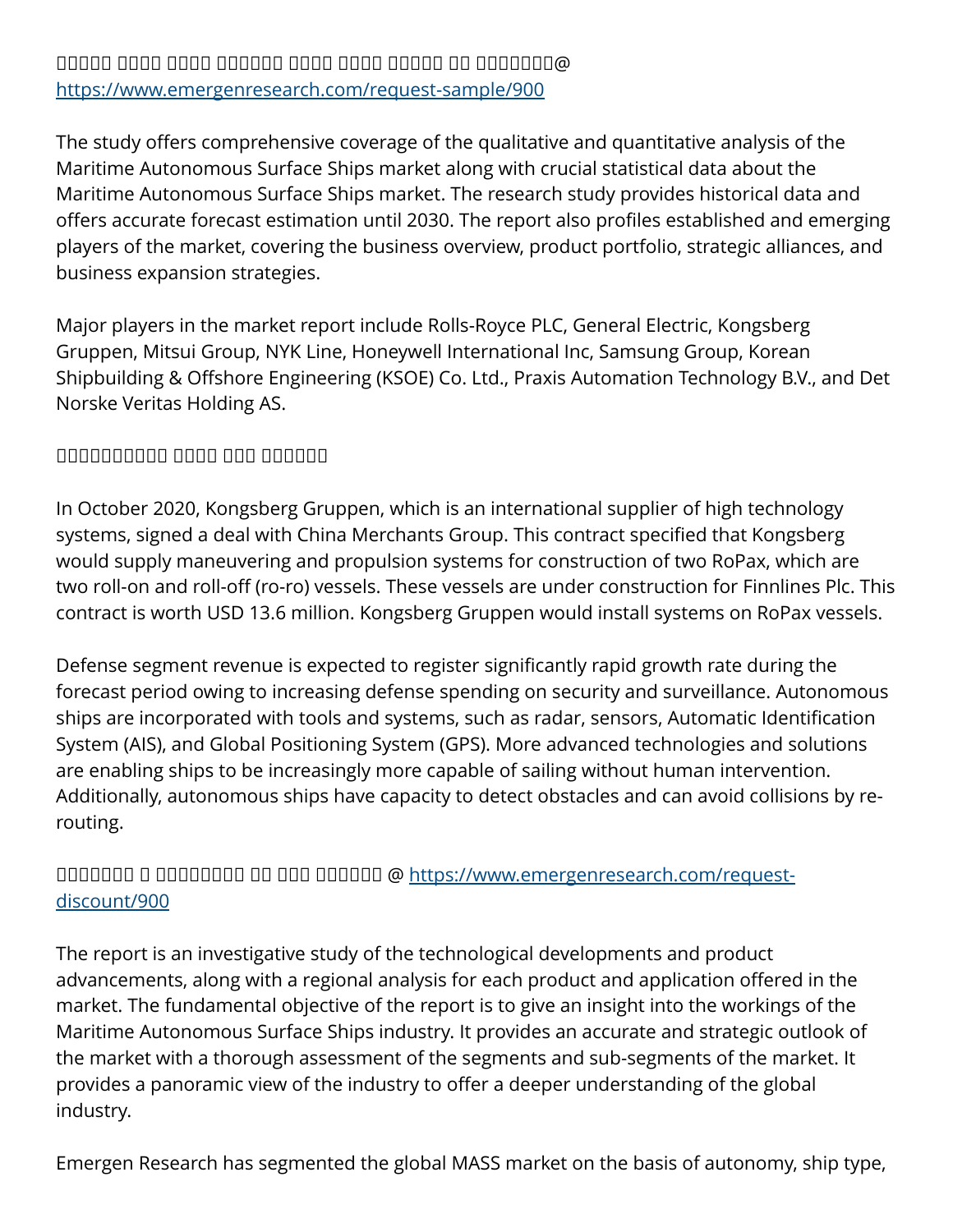end-use, propulsion, and region: ᵀᵂᵂᵂᵂᵂᵂᵃ ᵀᵂᵂᵂᵂᵂᵂ (ᵁᵁᵂᵁᵂᵂᵁ, ᵁᵁᵀ ᵀᵂᵂᵂᵂᵂᵂ; ᵽᵼᵼᵽ–ᵽᵼᵽᵼ) Fully Autonomous Partial Autonomous Remote Operations ᵁᵂᵂᵂ ᵁᵃᵂᵁ ᵀᵂᵂᵂᵂᵂᵂ (ᵁᵁᵂᵁᵂᵂᵁ, ᵁᵁᵀ ᵀᵂᵂᵂᵂᵂᵂ; ᵽᵼᵼᵽ–ᵽᵼᵽᵼ) Commercial Defense ᵀᵂᵁ-ᵂᵂᵁ ᵀᵂᵂᵂᵂᵂᵂ (ᵁᵁᵂᵁᵂᵂᵁ, ᵁᵁᵀ ᵀᵂᵂᵂᵂᵂᵂ; ᵽᵼᵼᵽ–ᵽᵼᵽᵼ) Line fit Retro fit ᵀᵂᵂᵂᵂᵂᵂᵂᵂᵂ ᵀᵂᵂᵂᵂᵂᵂ (ᵁᵁᵂᵁᵂᵂᵁ, ᵁᵁᵀ ᵀᵂᵂᵂᵂᵂᵂ; ᵽᵼᵼᵽ–ᵽᵼᵽᵼ) Fully Electric Hybrid Conventional  $\Box$ North America (U.S., Canada, Mexico Europe (U.K., Italy, Germany, France, Rest of EU) Asia Pacific (India, Japan, China, South Korea, Australia, Rest of APAC) Latin America (Chile, Brazil, Argentina, Rest of Latin America) Middle East & Africa (Saudi Arabia, U.A.E., South Africa, Rest of MEA) The report offers a comprehensive understanding of the impact of the COVID-19 pandemic on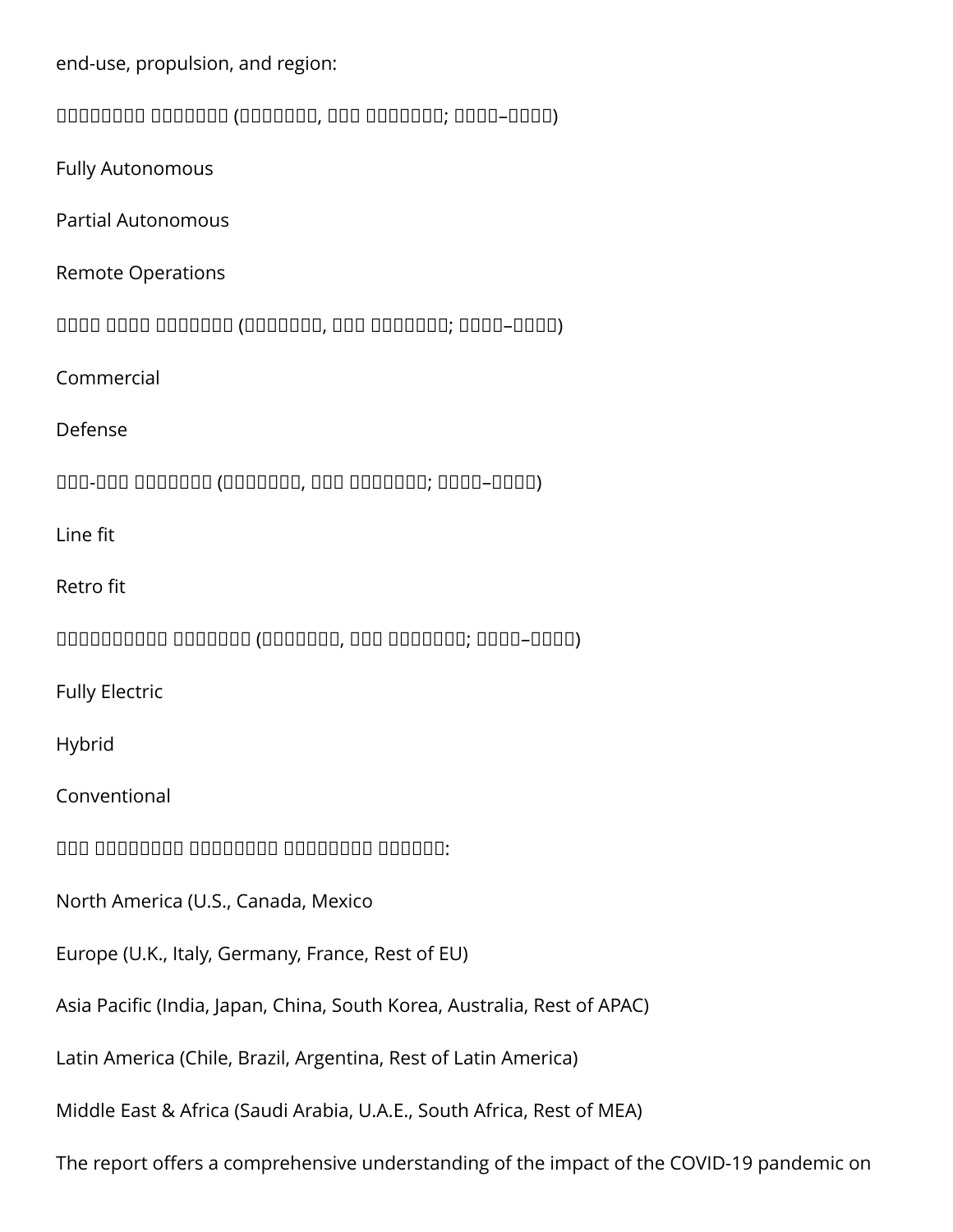the overall market growth and expansion. COVID-19 has affected the global economy by interfering with production and demand, causing market disruption, and inducing financial instability.

ᵁᵁᵂᵂᵁᵂᵂ ᵁᵂᵂᵂᵂᵂᵂᵃᵁᵂᵂᵂᵂ ᵂᵁ ᵂᵂᵁ ᵂᵁᵂᵂᵂᵂ @ [https://www.emergenresearch.com/request-for](https://www.emergenresearch.com/request-for-customization/900)[customization/900](https://www.emergenresearch.com/request-for-customization/900)

 $\Box$ 

Extensive coverage of the analysis of the Maritime Autonomous Surface Ships market

Key insights into the regional spread of the industry in key geographies

Radical insights into the vital market trends; both current and emerging trends, and factors influencing the growth of the market

Comprehensive coverage of the impact of the COVID-19 pandemic on the overall growth of the Maritime Autonomous Surface Ships market

Complete data about the key manufacturers and vendors in the Maritime Autonomous Surface Ships market

Thank you for reading our report. Customization of the report is available. To know more, please connect with us, and our team will ensure the report is customized as per your requirements.

 $\Box$ 

Metastatic urothelial carcinoma Market [https://www.emergenresearch.com/industry](https://www.emergenresearch.com/industry-report/metastatic-urothelial-carcinoma-market)[report/metastatic-urothelial-carcinoma-market](https://www.emergenresearch.com/industry-report/metastatic-urothelial-carcinoma-market)

mHealth Market <https://www.emergenresearch.com/industry-report/mhealth-market>

Diabetic Ketoacidosis Market [https://www.emergenresearch.com/industry-report/diabetic](https://www.emergenresearch.com/industry-report/diabetic-ketoacidosis-market)[ketoacidosis-market](https://www.emergenresearch.com/industry-report/diabetic-ketoacidosis-market)

Point of Care Testing Market [https://www.emergenresearch.com/industry-report/point-of-care](https://www.emergenresearch.com/industry-report/point-of-care-testing-market)[testing-market](https://www.emergenresearch.com/industry-report/point-of-care-testing-market)

Injectable Drug Delivery Market [https://www.emergenresearch.com/industry-report/injectable](https://www.emergenresearch.com/industry-report/injectable-drug-delivery-market)[drug-delivery-market](https://www.emergenresearch.com/industry-report/injectable-drug-delivery-market)

ᵀᵁᵂᵂᵂ ᵁᵂ: